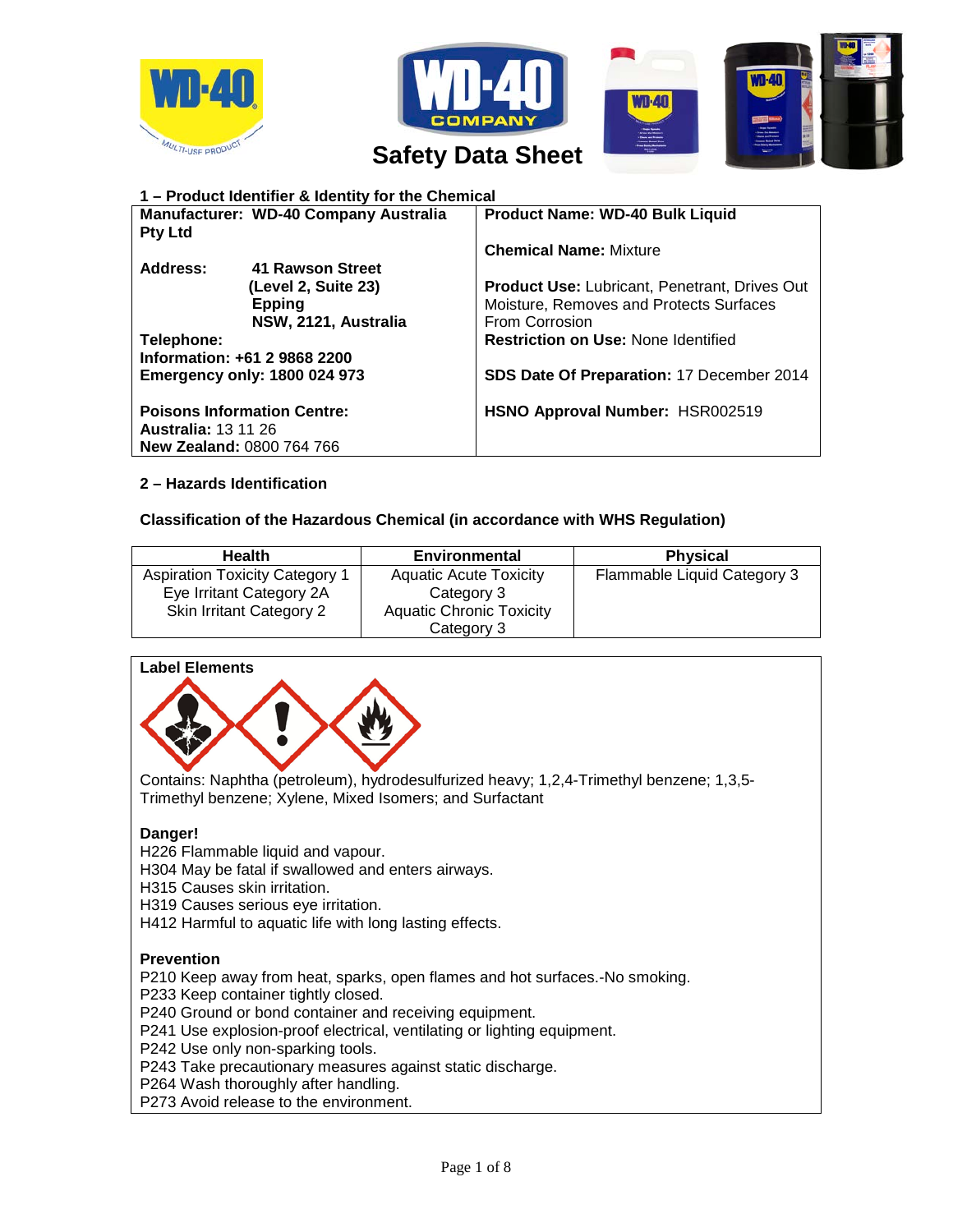P280 Wear protective gloves, eye protection and face protection.

## **Response**

P303+P361+P353 IF ON SKIN (or hair): Remove immediately all contaminated clothing. Rinse skin with water or shower.

P302+P352 IF ON SKIN: Wash with plenty of soap and water.

P332+P313 If skin irritation occurs: Get medical attention.

P362 Take off contaminated clothing and wash it before reuse.

P305+P351+P338 IF IN EYES: Rinse cautiously with water for several minutes. Remove contact lenses, if present and easy to do. Continue rinsing.

P337+P313 If eye irritation persists: Get medical attention.

P301+P310 IF SWALLOWED: Immediately call a POISON CENTER or doctor or physician. P331 Do NOT induce vomiting.

P370+P378 In case of fire: Use water fog, dry chemical, carbon dioxide or foam for extinction. **Storage**

P403+P235 Store in a well-ventilated place. Keep cool.

P405 Store locked up.

**Disposal**

P501 Dispose of contents and container in accordance with local and national regulations.

## **Other Hazards that do not Result in Classification:** None

|  | 3 - Composition/Information on Ingredients |  |
|--|--------------------------------------------|--|
|--|--------------------------------------------|--|

| Ingredient                                      | CAS#          | <b>Weight Percent</b> | <b>Substance</b><br><b>Classification</b>                                                                                                                           |
|-------------------------------------------------|---------------|-----------------------|---------------------------------------------------------------------------------------------------------------------------------------------------------------------|
| Naphtha (petroleum),<br>hydrodesulfurized heavy | 64742-82-1    | $>60\%$               | Flam. Liq. Cat 3 (H226)<br>Asp. Tox. Cat 1 (H304)                                                                                                                   |
| Distillates, Hydrotreated<br>Heavy Paraffinic   | 64742-54-7    | 10-20%                | Not Hazardous                                                                                                                                                       |
| Non-Hazardous Ingredients                       | Mixture       | $>10\%$               | Not Hazardous                                                                                                                                                       |
| 1,2,4-Trimethyl benzene                         | $95 - 63 - 6$ | < 10%                 | Flam. Liq. Cat 3 (H226)<br>Acute Tox, Cat 4<br>(H332)<br>Eye Irrit. Cat 2 (H319)<br>Skin Irrit. Cat 2 (H315)<br>STOT SE Cat 3 (H335)<br>Aq. Chronic Cat 2<br>(H411) |
| 1,3,5-Trimethyl benzene                         | 108-67-8      | < 10%                 | Flam. Liq. Cat 3 (H226)<br>STOT SE Cat 3 (H335)<br>Aq. Chronic Cat 2<br>(H411)                                                                                      |
| Xylene, Mixed Isomers                           | 1330-20-7     | < 10%                 | Flam. Liq. Cat 3 (H226)<br>Acute Tox. Cat 4<br>(H312)<br>Acute Tox. Cat 4<br>(H332)<br>Skin Irrit. Cat 2 (H315)                                                     |
| Surfactant                                      | Proprietary   | $<$ 1                 | Eye Dam. Cat 1 (H318)<br>Skin Irrit. Cat 2 (H315)                                                                                                                   |

See Section 16 for full text of GHS Classification and H phrases

#### **4 – First Aid Measures**

**Ingestion (Swallowed):** Aspiration Hazard. DO NOT induce vomiting. Call a Poisons Information Center (phone 13 11 26 from anywhere in Australia or 0800 764 766 in New Zealand) immediately.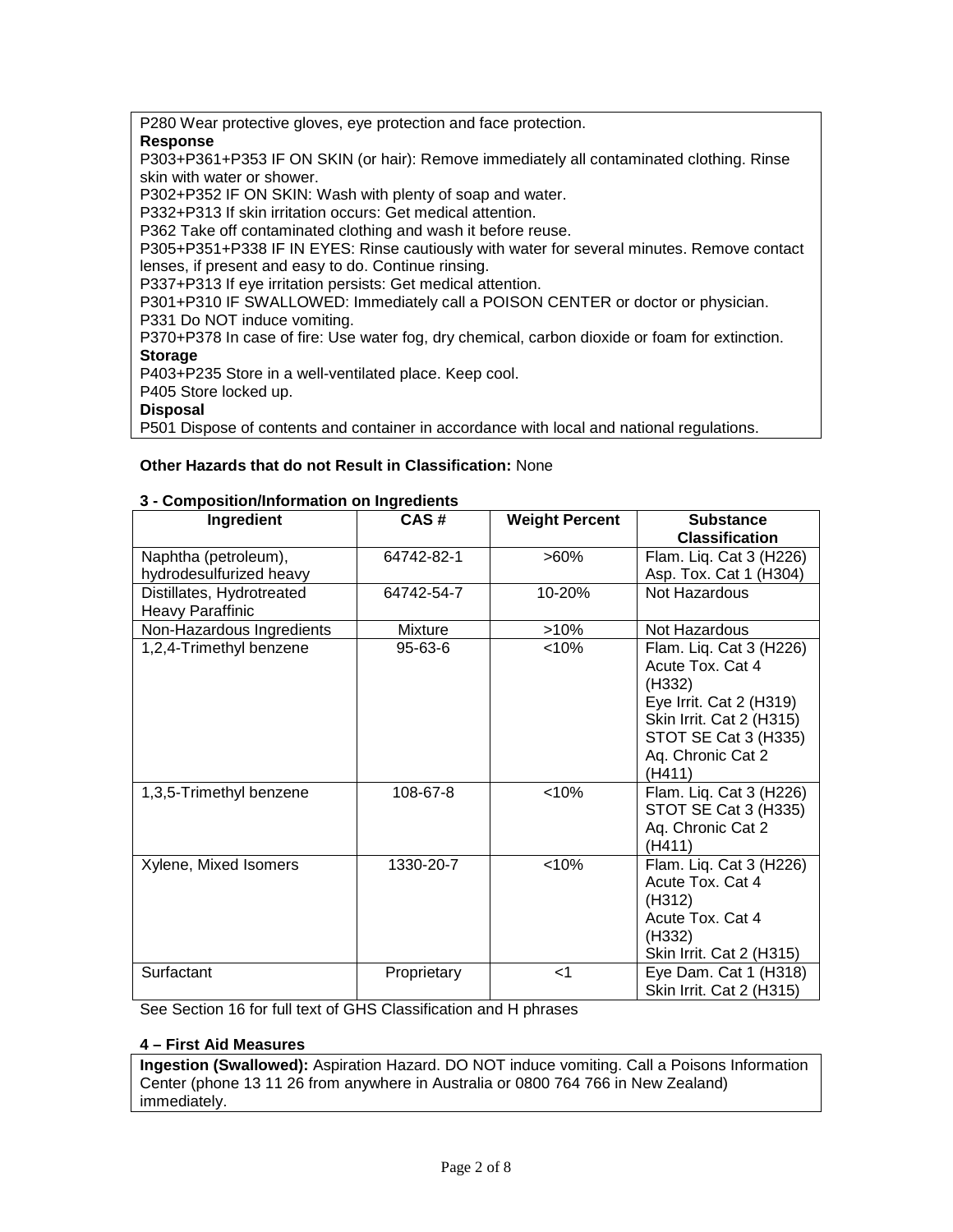**Eye Contact:** Flush thoroughly with water. Remove contact lenses if present after the first 5 minutes and continue flushing for several more minutes. Get medical attention if irritation persists. **Skin Contact:** Wash with soap and water. If irritation develops and persists, get medical attention.

**Inhalation (Breathing):** If irritation is experienced, move to fresh air. Get medical attention if irritation or other symptoms develop and persist.

**Most Important Symptoms:** May cause eye, skin, and respiratory irritation. Prolonged skin contact may cause drying of the skin. Inhalation may cause headache, dizziness, nausea and other symptoms of central nervous system depression. Accidental ingestion may cause gastrointestinal effects with irritation, nausea, vomiting, dizziness, coma and death. Aspiration into the lungs during ingestion or vomiting may cause lung damage.

**Indication of Immediate Medical Attention and Special Treatment, if Needed:** Immediate medical attention is required for ingestion.

## **5 – Fire Fighting Measures**

**Suitable Extinguishing Media:** Use water fog, dry chemical, carbon dioxide or foam. Do not use water jet or flooding amounts of water. Burning product will float on the surface and spread fire. **Specific Hazards Arising from the Chemical:** Flammable liquid and vapor. Keep away from ignition source and open fire. Vapors are heavier than air and may travel along surfaces to remote ignition sources and flash back. A vapor and air mixture can create an explosion hazard in confined spaces.

**Special Protective Equipment and Precautions for Fire-Fighters:** Firefighters should always wear positive pressure self-contained breathing apparatus and full protective clothing. Cool fireexposed containers with water.

## **6 – Accidental Release Measures**

**Personal Precautions, Protective Equipment and Emergency Procedures:** Wear appropriate protective clothing (see Section 8). Eliminate all sources of ignition and ventilate area. **Environmental Precautions:** Avoid releases to the environment. Report spills to authorities as required.

**Methods and Materials for Containment/Cleanup:** Contain and collect liquid with an inert absorbent material and place in a container for disposal. Clean spill area thoroughly.

#### **7 – Handling and Storage**

**Precautions for Safe Handling:** Avoid contact with eyes and skin. Avoid breathing vapors or aerosols. Use only with adequate ventilation. Keep away from heat, sparks, hot surfaces and open flames. Wash thoroughly with soap and water after handling. Keep containers closed when not in use. Keep out of the reach of children.

**Conditions for Safe Storage, including any incompatibilities:** Store in a cool, dry ventilated area away from incompatible materials. Protect from physical damage.

| <b>Chemical</b>                                      | <b>Occupational Exposure</b><br>Limits                                                                        | <b>Biological Limit Value</b> |
|------------------------------------------------------|---------------------------------------------------------------------------------------------------------------|-------------------------------|
| Naphtha (petroleum),<br>hydrodesulfurized heavy      | 434 mg/m3 TWA, 543 mg/m3<br>STEL AU OEL<br>350 mg/m3 TWA<br>(manufacturer recommended)                        | None Established              |
| Distillates, Hydrotreated<br><b>Heavy Paraffinic</b> | 5 mg/m3 TWA AU OEL (as oil<br>mist, refined mineral)<br>5 mg/m3 TWA ACGIH TLV<br>(inhalable) (as mineral oil) | None Established              |
| Non-Hazardous Ingredients                            | None Established                                                                                              | None Established              |

#### **8 – Exposure Controls /Personal Protection**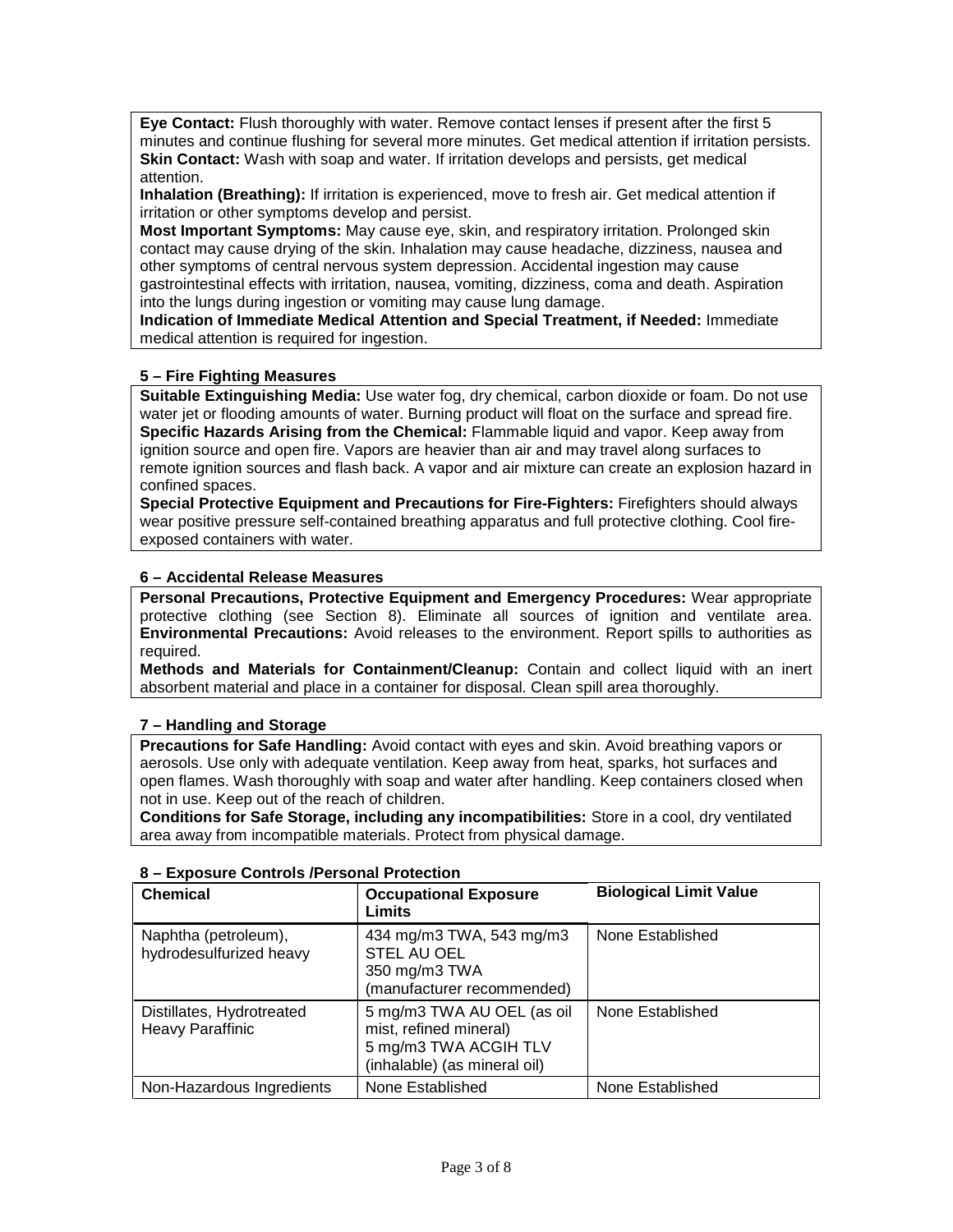| 1,2,4-Trimethyl benzene | 25 ppm TWA ACGIH TLV/AU<br>OEL (as Trimethyl benzene, all<br>isomers)               | None Established                                                    |
|-------------------------|-------------------------------------------------------------------------------------|---------------------------------------------------------------------|
| 1,3,5-Trimethyl benzene | 25 ppm TWA ACGIH TLV/AU<br>OEL (as Trimethyl benzene, all<br>isomers)               | None Established                                                    |
| Xylene, Mixed Isomers   | 80 ppm TWA, 150 ppm STEL<br>AU OEL<br>100 ppm TWA, 150 ppm STEL<br><b>ACGIH TLV</b> | Methylhippuric acids in urine,<br>End of shift, 1.5 g/g creatinine. |
| Surfactant              | None Established                                                                    | None Established                                                    |

#### **The Following Controls are Recommended for Normal Consumer Use of this Product Appropriate Engineering Controls:** Use in a well-ventilated area. **Personal Protection:**

**Eye Protection:** Avoid eye contact. Safety glasses or goggles recommended.

Skin Protection: Avoid prolonged or repeated skin contact. Chemical resistant gloves recommended for operations where skin contact is likely.

**Respiratory Protection:** None needed for normal use with adequate ventilation.

**For Bulk Processing or Workplace Use the Following Controls are Recommended Appropriate Engineering Controls:** Use adequate general and local exhaust ventilation to maintain exposure levels below that occupational exposure limits.

**Personal Protection:** 

**Eye Protection:** Safety goggles recommended where eye contact is possible.

**Skin Protection:** Wear chemical resistant gloves.

**Respiratory Protection:** None required if ventilation is adequate. If the occupational exposure limits are exceeded, wear an approved respirator. Respirator selection and use should be based on contaminant type, form and concentration. Follow applicable regulations and good Industrial Hygiene practice.

**Work/Hygiene Practices:** Eye wash facilities should be available. Wash hands after handling. **Other Protective Equipment:** None required.

| Appearance and Odor:                            | Light Amber liquid with<br>a mild characteristic<br>odor | Partition Coefficient of<br>n-octanol/water:           | Not determined                  |
|-------------------------------------------------|----------------------------------------------------------|--------------------------------------------------------|---------------------------------|
| Odor Threshold:                                 | Not determined                                           | Auto-ignition<br>temperature:                          | Not determined                  |
| pH:                                             | Not determined                                           | Decomposition<br>Temperature:                          | Not determined                  |
| Melting/Freezing Point:                         | -63°C (-81.4°F)                                          | Viscosity:                                             | 2.79-2.96 cSt @ 40°C<br>(104°F) |
| Boiling Point / Range:                          | 183-187°C (361.4-<br>368.6°F)                            | Specific Heat Value:                                   | Not determined                  |
| Flash Point:                                    | 49°C (120.2°F)                                           | Particle Size:                                         | Not applicable                  |
| <b>Evaporation Rate</b><br>(Butyl Acetate = 1): | Not determined                                           | VOC:                                                   | 49.5%                           |
| Flammability (solid, gas):                      | Not applicable                                           | Percent Volatile:                                      | 70-75%                          |
| Flammable Limits:                               | LEL 0.6% UEL 8.0%                                        | Saturated Vapor<br>Concentration:                      | Not determined                  |
| Vapor Pressure:                                 | 6.9 kPa @ 38°C<br>(100.4°F)                              | Release of invisible<br>flammable vapors and<br>gases: | Yes                             |
| Vapor Density (air = 1):                        | >1                                                       | <b>Aerosol Protection</b><br>Level (NFPA 30B):         | Not applicable                  |

#### **9 – Physical and Chemical Properties**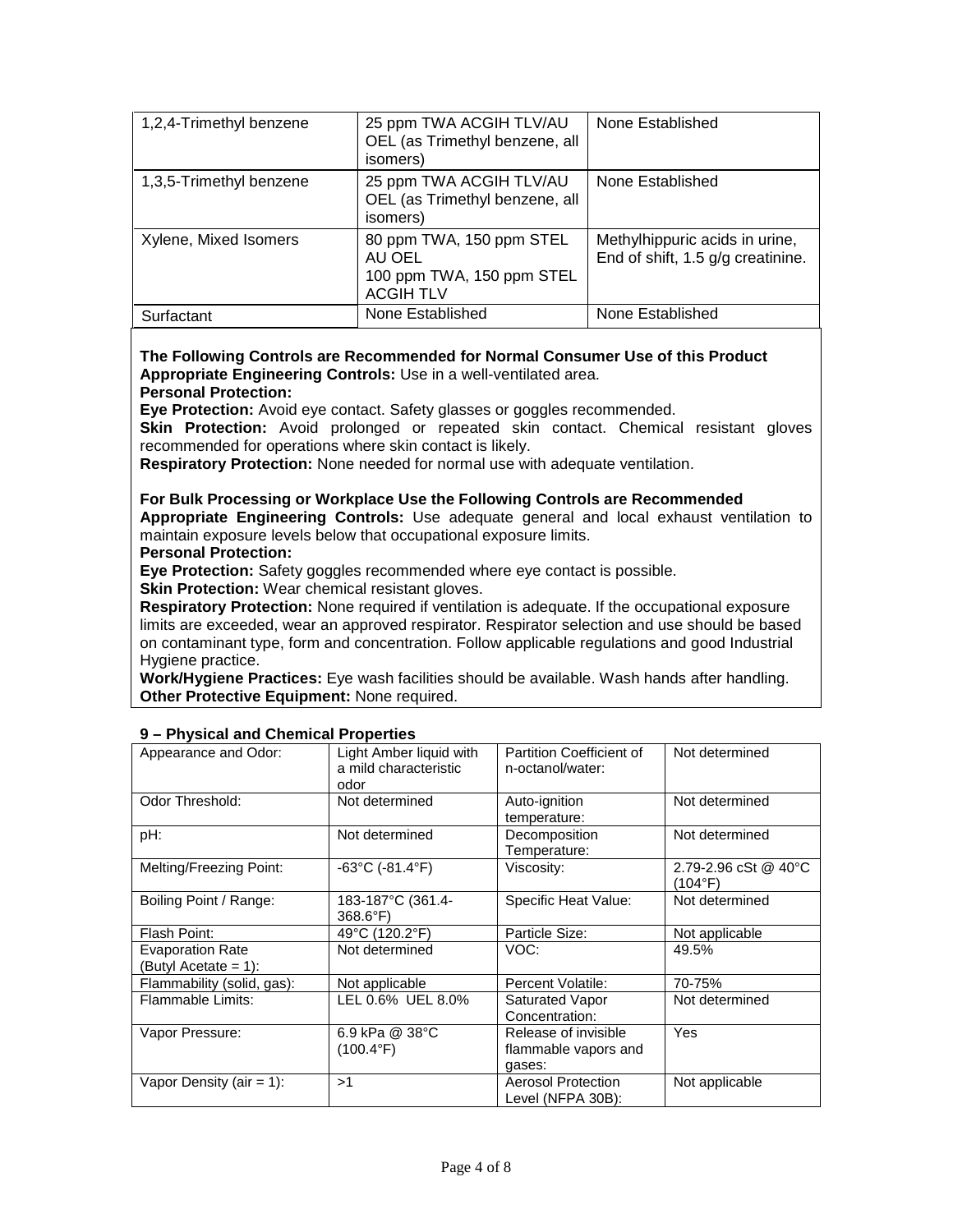#### **10 – Stability and Reactivity**

**Reactivity:** Non-reactive

**Chemical Stability:** Stable under normal storage conditions.

**Possibility of Hazardous Reactions:** Will not occur.

**Conditions to Avoid:** Avoid extreme heat, flames and other sources of ignition.

**Incompatible Materials:** Strong oxidizers.

**Hazardous Decomposition Products:** Carbon monoxide and carbon dioxide.

## **11 – Toxicological Information**

## **Health Hazards:**

**Ingestion:** Swallowing large amounts may produce gastrointestinal irritation, nausea, vomiting and diarrhea. This product is an aspiration hazard. If swallowed, can enter the lungs and may cause chemical pneumonitis, severe lung damage and death.

**Eye Contact:** Liquid sprayed into eyes may cause irritation. May cause redness, stinging, swelling, and tearing.

**Skin Contact:** May produce mild irritation. Prolonged and/or repeated contact may cause defatting with possible dermatitis.

**Inhalation:** Mist or vapor can irritate the throat and lungs. High concentrations may cause nasal and respiratory irritation and central nervous system effects such as headache, dizziness and nausea. Intentional abuse may be harmful or fatal.

**Chronic Exposure:** None known.

**Medical Conditions Aggravated by Exposure:** Preexisting eye, skin and respiratory conditions may be aggravated by exposure.

## **Acute Toxicity Values:**

Naphtha (petroleum), hydrodesulfurized heavy: Oral rat LD50- >5000 mg/kg; Skin rabbit LD50- >3160 mg/kg.

Distillates, Hydrotreated Heavy Paraffinic: Oral rat LD50->15 gm/kg

Non-Hazardous Ingredients: No toxicity data available

1, 2, 4-Trimethyl benzene: Oral rat LD50 3400-6000 mg/kg; Skin rabbit LD50 - >3160 mg/kg

1, 3, 5-Trimethyl benzene: Inhalation rat LC50- 24000 mg/m3/4hr

Xylene, Mixed Isomers: Oral rat LD50 – 4300 mg/kg; Inhalation rat LC50 – 6350 ppm/4hr; Skin rabbit LD50- 1700 mg/kg

Surfactant: Oral rat LD50->3000 mg/kg

**Skin Corrosion/Irritation:** No data available for mixture. Bases on the ingredients, 1, 2, 4- Trimethyl benzene and Xylenes, this product is classified as a skin irritant.

**Serious Eye Damage/Irritation:** No data available for mixture. Bases on the ingredients, 1, 2, 4-

Trimethyl benzene and Surfactant, this product is classified as an eye irritant.

**Respiratory or Skin Sensitization:** This product is not expected to cause sensitization.

**Germ Cell Mutagenicity:** None of the components have been found to be mutagenic.

**Carcinogenicity:** None of the components are listed as a carcinogen or suspected carcinogen by IARC, NTP, ACGIH, US OSHA or the EU CLP.

**Reproductive Toxicity:** None of the components are known to cause adverse reproductive effects.

**Specific Target Organ Toxicity:**

**Single Exposure:** No data available.

**Repeated Exposure:** No data available.

**Aspiration Hazard:** No data available. Based on the ingredients, this product is expected to present an aspiration hazard and may be harmful if the contents are swallowed.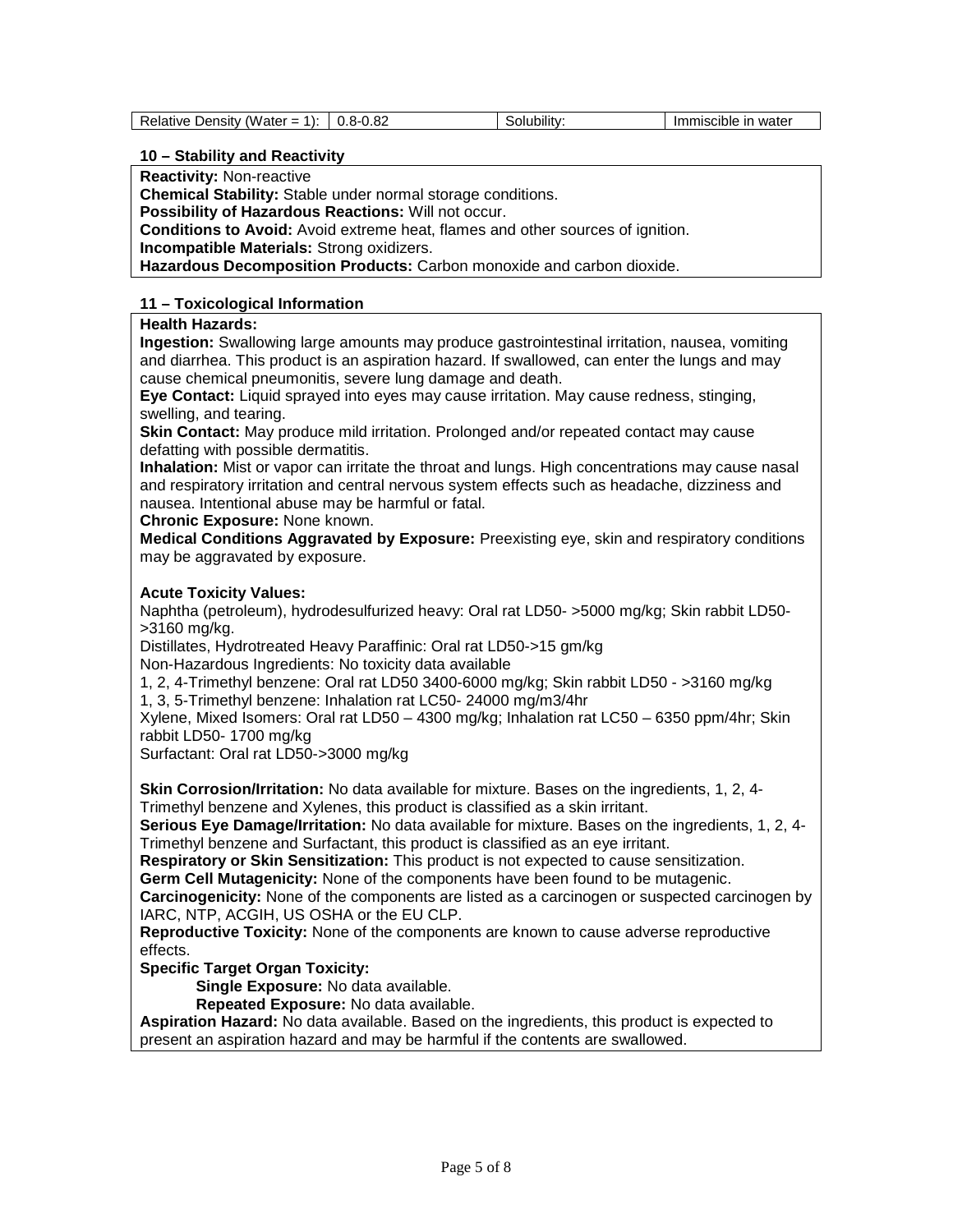## **12 – Ecological Information**

## **Ecotoxicity:**

Naphtha (petroleum), hydrodesulfurized heavy: 96 hr LC50 Fathead minnow – 8.2 mg/L; 96 hr LC50 Crangon Crangon – 4.3 mg/L

1, 2, 4-Trimethyl benzene: 96 hr LC50 Fathead minnows – 7.72 mg/L; 48 hr EC50 Daphnia  $magna - 6.14$  mg/L

1, 3, 5-Trimethyl benzene: 96 hr LC50 Goldfish - 12.52 mg/L; 48 hr LC50 Daphnia magna- 6.0 mg/L

Xylene, Mixed Isomers: 96 hr LC50 Goldfish- 36.81 mg/L; 96 hr LC50 Rainbow trout – 13.5 mg/L

This product has been classified as harmful to the aquatic environment with long lasting effects based on the components. Releases to the environment should be avoided.

**Persistence and Degradability:** No data available. **Bioaccumulative Potential:** No data available. **Mobility in Soil:** No data available.

**Other Adverse Effects:** None Known

## **13 - Disposal Considerations**

**Safe Handling and Disposal Method:** Dispose as appropriate for oil waste.

**Disposal of Contaminated Packaging:** Empty containers may be disposed of through normal waste management options.

**Environmental Regulations:** Dispose of all waste product, absorbents, and other materials in accordance with applicable Federal, state and local regulations.

## **14 – Transportation Information**

**IMDG Shipping Name:** Petroleum Distillates, n.o.s. (Naphtha (petroleum), hydrodesulfurized heavy, Distillates, Hydrotreated Heavy Paraffinic) **IMDG Hazard Class:** 3, PG III **UN Number:** UN1268 **Marine Pollutant:** No

**IATA Shipping Name:** Petroleum Distillates, n.o.s. (Naphtha (petroleum), hydrodesulfurized heavy, Distillates, Hydrotreated Heavy Paraffinic) **IATA Hazard Class:** 3, PG III **UN Number:** UN1268

**ADG Shipping Name:** Petroleum Distillates, n.o.s. (Naphtha (petroleum), hydrodesulfurized heavy, Distillates, Hydrotreated Heavy Paraffinic) **ADG Hazard Class:** 3, PG III **UN Number:** UN1268 **Hazchem (Emergency Action) Code:** 2YE

**Special Precautions for User:** WD-40 does not test containers to assure that they meet the pressure and other requirements for transport by air. We do not recommend that our products be transported by air.

## **15 – Regulatory Information**

**Montreal Protocol (Ozone Depleting Substances):** None present **The Stockholm Convention (Persistent Organic Pollutants):** None present **The Rotterdam Convention (Prior Informed Consent):** Not applicable **Basel Convention:** Not applicable **International Convention for the Prevention of Pollution from Ships (MARPOL):** 1, 2, 4- Trimethyl benzene and 1, 3, 5-Trimethyl benzene are listed.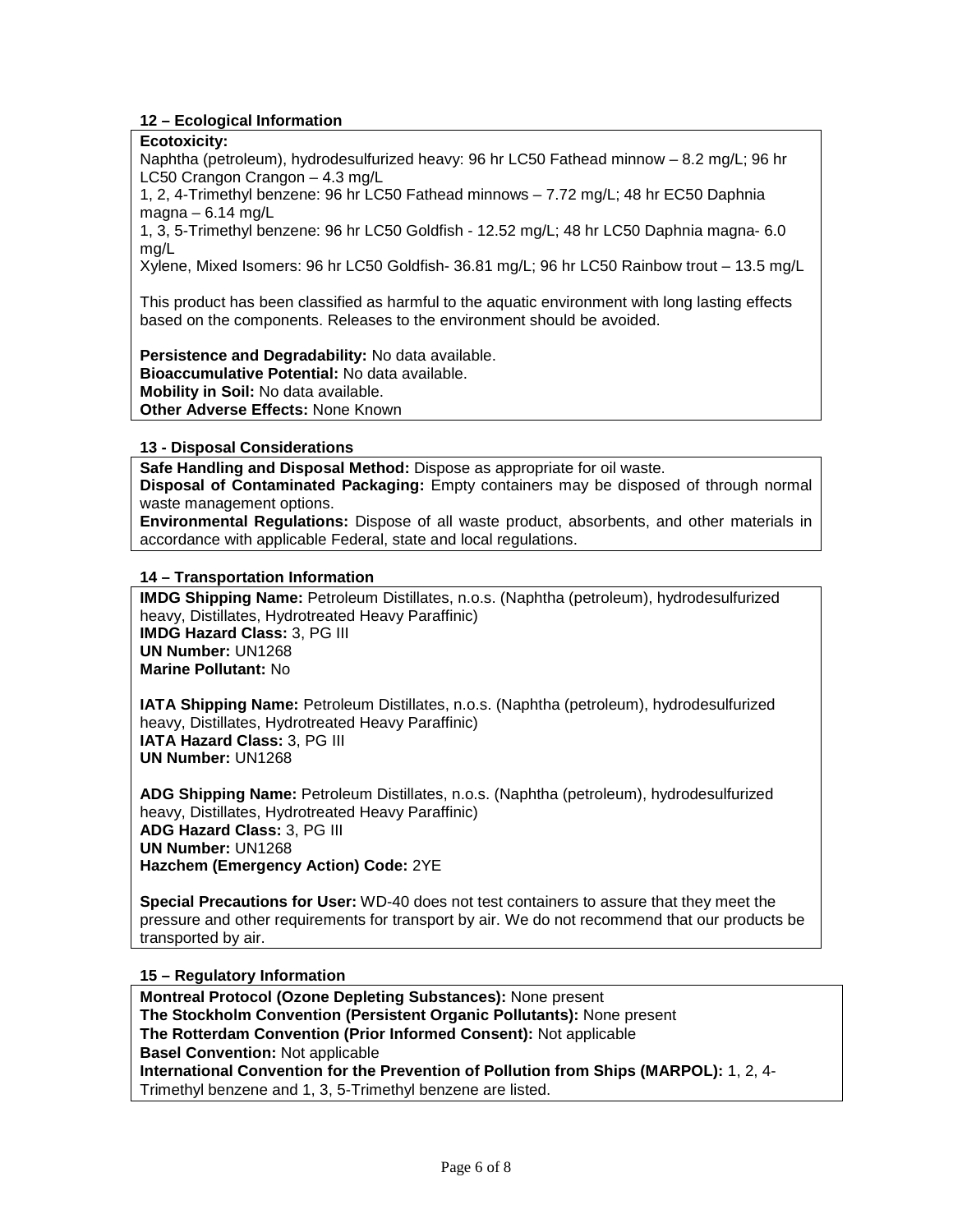**Standard for the Uniform Scheduling of Medicines and Poisons (SUSMP):** Hydrocarbons, liquids are listed in Schedule 5.

**Australian Inventory of Chemical Substances:** All of the components of this product are listed on the AICS inventory.

**New Zealand Inventory:** All the ingredients comply with the HSNO regulations.

## **16 – Other Information:**

| REVISION DATE: 17 December 2014                                                                                                                                                                                                                                                                                                                                                                                                                                                                                                                                                                                                                                                                                                                                                                                                                                                                                                                                                                                                                                 | SUPERSEDES: 4 November 2014 |  |  |
|-----------------------------------------------------------------------------------------------------------------------------------------------------------------------------------------------------------------------------------------------------------------------------------------------------------------------------------------------------------------------------------------------------------------------------------------------------------------------------------------------------------------------------------------------------------------------------------------------------------------------------------------------------------------------------------------------------------------------------------------------------------------------------------------------------------------------------------------------------------------------------------------------------------------------------------------------------------------------------------------------------------------------------------------------------------------|-----------------------------|--|--|
| Prepared By: Industrial Health & Safety Consultants, Inc.                                                                                                                                                                                                                                                                                                                                                                                                                                                                                                                                                                                                                                                                                                                                                                                                                                                                                                                                                                                                       |                             |  |  |
| Full Text of GHS Classification and H Phrases from Section 3:<br>Acute Tox. Cat 4 Acute Toxicity Category 4<br>Aq. Chronic Cat 2 Aquatic Chronic Toxicity Category 2<br>Asp. Tox. Cat 1 Aspiration Toxicity Category 1<br>Eye Dam. Cat 1 Eye Damage Category 1<br>Eye Irrit. Cat 2 Eye Irritant Category 2<br>Flam. Liq. Cat 3 Flammable Liquid Category 3<br>Skin Irrit. Cat 2 Skin Irritant Category 2<br>STOT SE Cat 3 Specific Target Organ Toxicity Single Exposure Category 3<br>H226 Flammable liquid and vapor.<br>H304 May be fatal if swallowed and enters airways.<br>H312 Harmful in contact with skin.<br>H315 Causes skin irritation.<br>H318 Causes serious eye damage.<br>H319 Causes serious eye irritation.<br>H332 Harmful if inhaled.<br>H335 May cause respiratory irritation.                                                                                                                                                                                                                                                             |                             |  |  |
| H411 Toxic to aquatic life with long lasting effects.<br>List of Abbreviations or Acronyms:<br><b>ACGIH American Conference of Industrial Hygienists</b><br>ADG Australian Dangerous Goods<br>AICS Australian Inventory of Chemical Substances<br><b>AU Australia</b><br><b>EC Effective Concentration</b><br><b>EU European Union</b><br>GHS Globally Harmonized System of Classification and Labelling of Chemicals<br>HSNO Hazardous Substances and New Organisms<br>IARC International Agency of Research on Cancer<br>IATA International Air Transport Association<br><b>IMDG International Maritime Dangerous Goods</b><br><b>LC Lethal Concentration</b><br>LD Lethal Dosage<br><b>LEL Lower Explosive Limit</b><br><b>NTP National Toxicology Program</b><br><b>OEL Occupational Exposure Limits</b><br>US OSHA United States Occupational Safety and Health Administration<br>PEL Permissible Exposure Limit<br>SDS Safety Data Sheet<br><b>STEL Short Term Exposure Limit</b><br><b>TWA Time-Weighted Average</b><br><b>UEL Upper Explosive Limit</b> |                             |  |  |